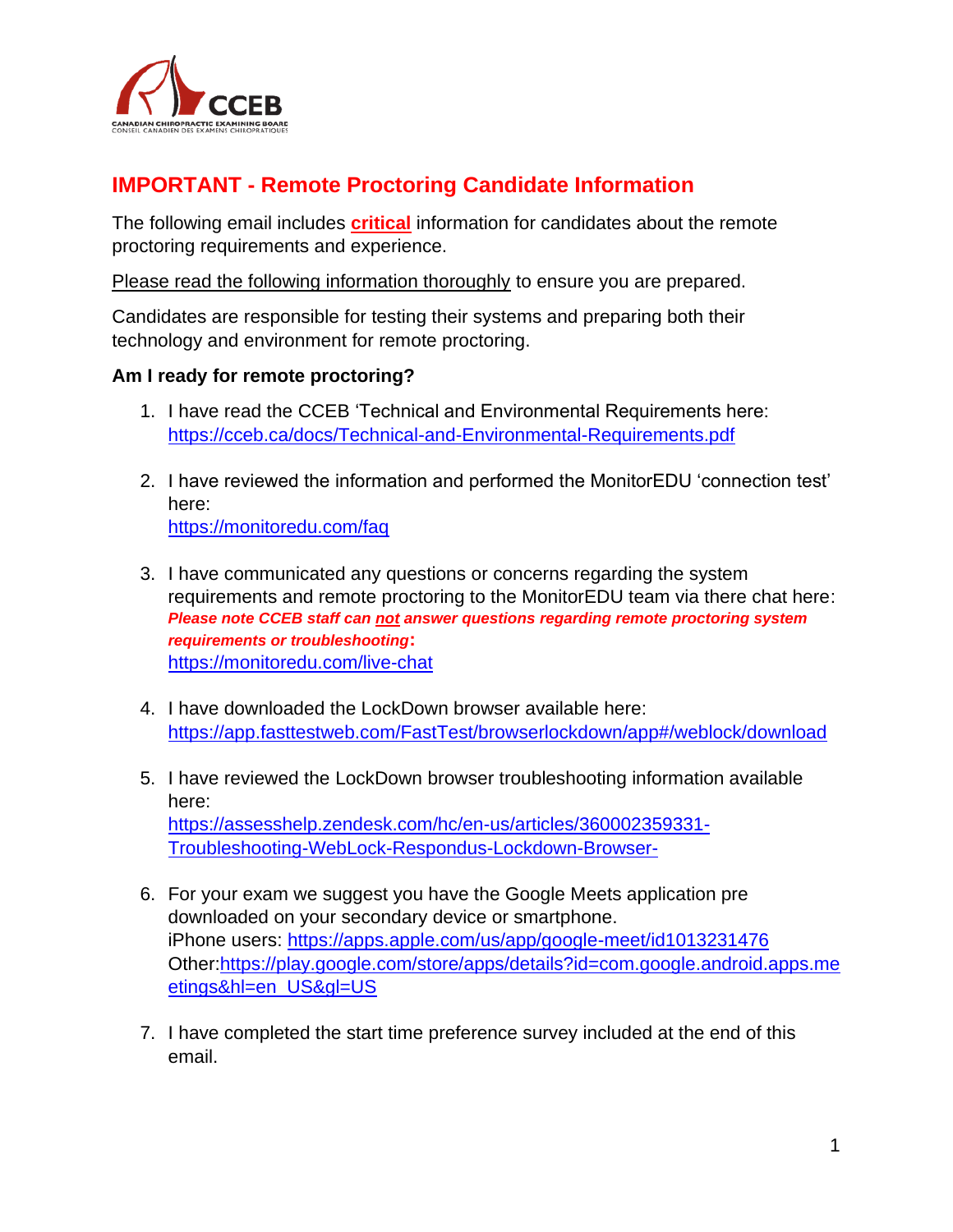

- 1. You will receive an email closer to the exam with your specific exam information which will include:
	- a. Your exam start time.
	- b. A link to the exam platform
- 2. You should perform a retest of the above systems one (1) week prior to the exam.
- 3. Confirm that you have successfully downloaded the LockDown browser. You will find it in your system downloads: **Respondus – LockDown Browser OEM**
- 4. Make sure you have prepared your test area:
	- a. Disconnect and remove (from the testing area) multiple monitors. Having additional monitors connected will disrupt your test experience. Ensure you have only one monitor connected.
	- b. Ensure you have an area/tripod for your mobile device to be set behind you and distant enough for the proctor to be able to see your screen and testing environment.
	- c. Ensure the test area is clear/clean/prepared including the floor, walls and desk.
		- i. You are permitted one (1) clean piece of paper and one (1) pencil and eraser in your test area.
		- ii. Ensure you have the ability to plug your computer and mobile phone (second camera) into an outlet to ensure you do not loose connectivity. This may require an extension cord.
		- iii. Make sure that you will not be disturbed during your exam. You cannot have other people in the room while you take your test.
- 5. Make sure you have enabled pop-ups on your computer.

## **What should I expect on exam day?**

- 1. Prepare your mobile phone, which will be used as a second camera during the entirety of your exam.
	- a. Connect it to power.
	- b. Ensure you have Wi-Fi and data enabled; in the event you lose Wi-Fi, you will still be able to communicate with your proctor.
	- c. Turn the volume up on your phone so that you can hear the proctor when you are connected.
	- d. Close all applications.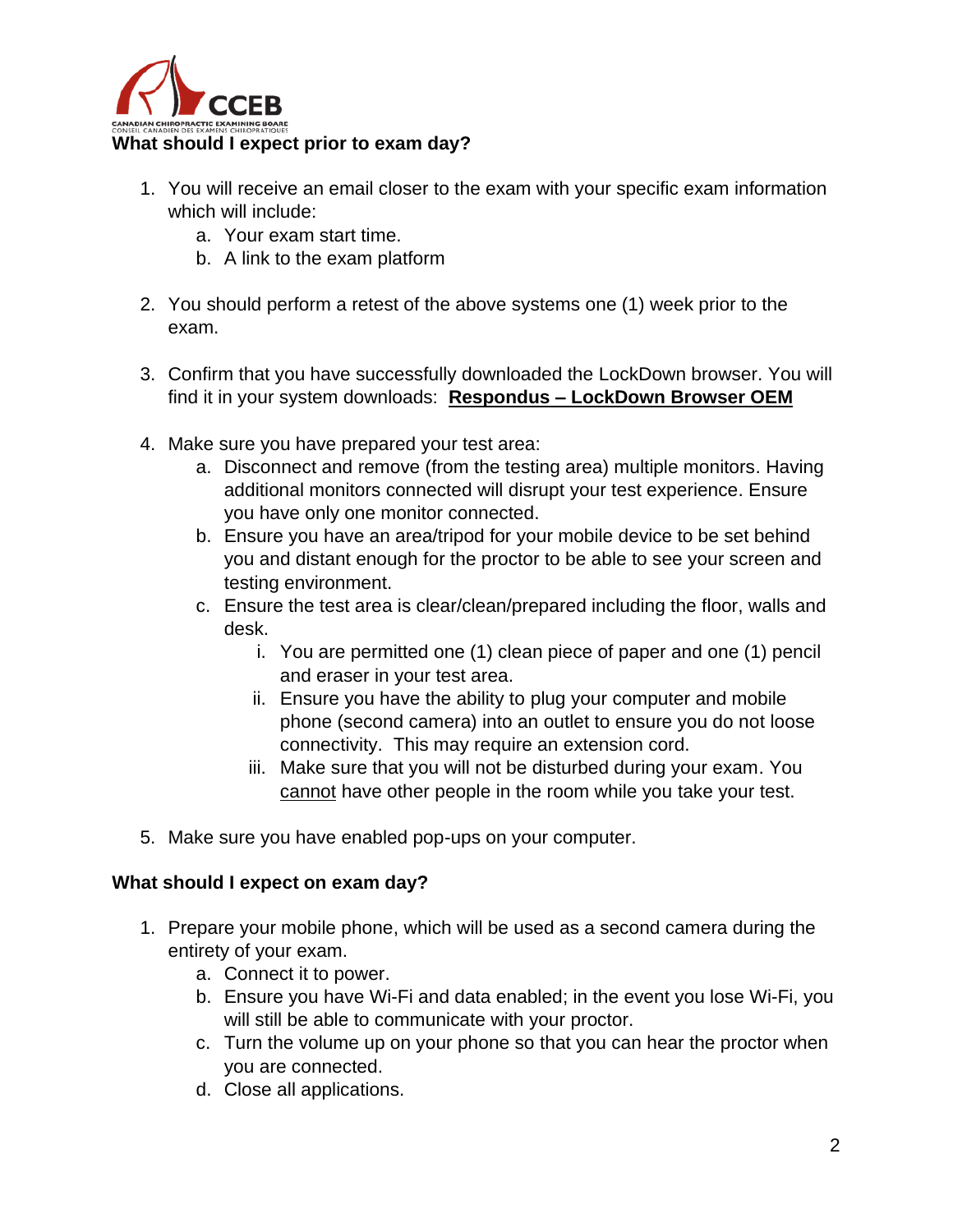

- e. Ensure your settings permit camera access.
- f. Place your phone in do not disturb (or similar) mode to ensure you do not disrupt your test.
- 2. Prepare your computer.
	- a. Close any applications running in the background.
	- b. Ensure pop-ups are enabled.
- 3. Follow the link to the test (provided in an email you will receive which will include your test time. See above) about 15 minutes prior to your scheduled test time.
	- a. You will be at ascproctor.com. When prompted to "Select your school / organization", click on select Canadian Chiropractic Examining Board (CCEB).
	- b. You will have to enter your name and email exactly as you did during registration. *\*\*Your name must match the candidate list the CCEB provides to Monitor EDU\*\**
	- c. You will be directed to a private online chatroom.
	- d. Wait for the proctor to communicate with you in the chat window. This may take several minutes as live proctors are registering other candidates.
	- e. Thoroughly read and follow the instructions provided in the chat window by your proctor.
- 4. Your proctor will initially provide a link that you must input into your mobile phone to create the first video (and audio) connection to your proctor.
	- a. Once connected, you can communicate verbally with your proctor.
	- b. Use the native browser for your device (iPhone  $=$  Safari; Android  $=$ Google)
- 5. You will then be provided a link to use on your laptop/desktop which will activate your second camera (attached to that device).
- 6. Your proctor will walk you through the next steps including:
	- a. Verifying your identity with your government-issued ID.
	- b. Scanning your test area.
- 7. You will now receive the test link.
	- a. The LockDown browser will automatically launch (you do not need to open it).
- 8. Input your name on the registration page and a unique test identifier will be generated. Note this code on your paper.